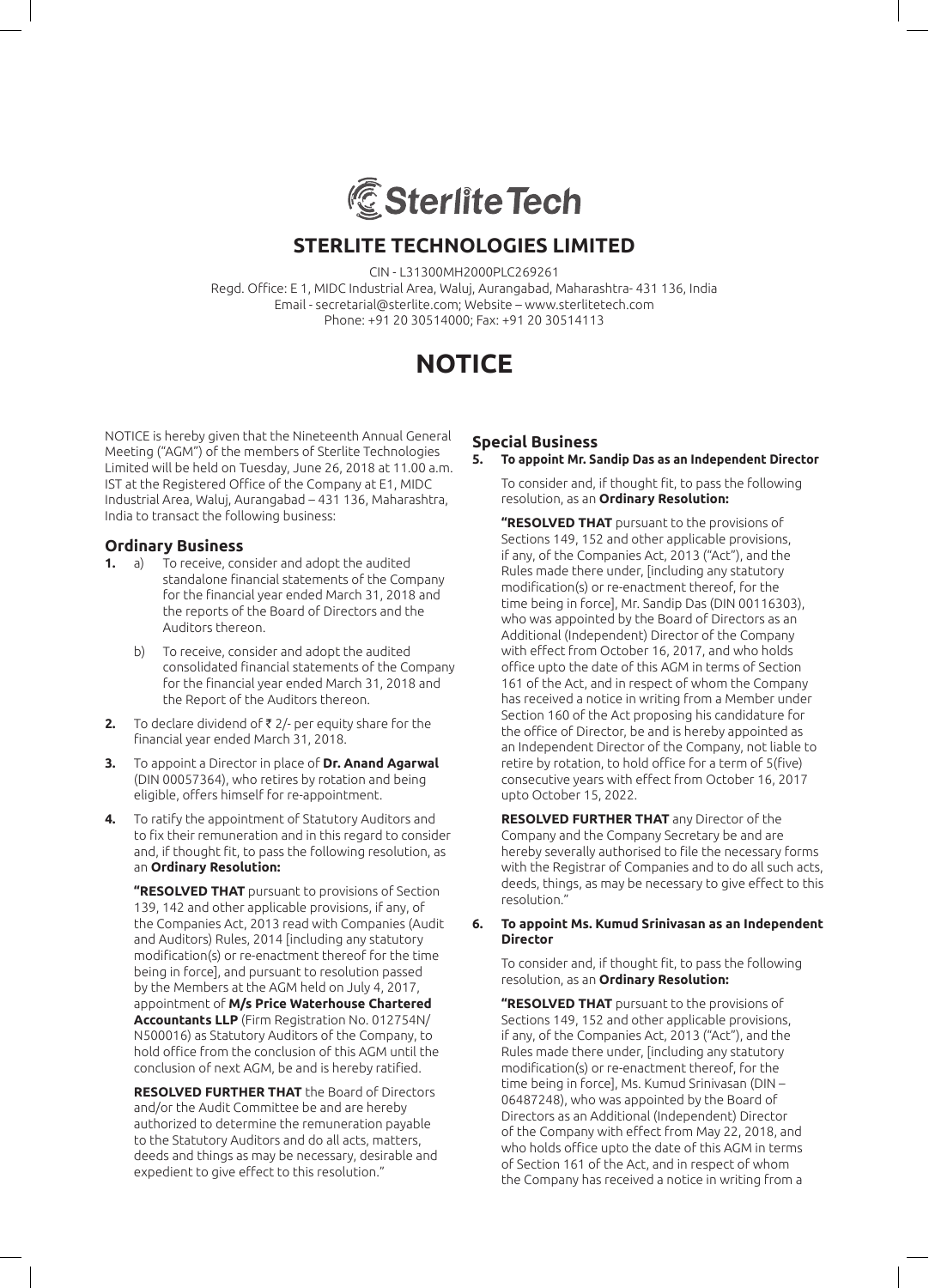Member under Section 160 of the Act proposing her candidature for the office of Director, be and is hereby appointed as an Independent Director of the Company, not liable to retire by rotation, to hold office for a term of 5 (five) consecutive years with effect from May 22, 2018 upto May 21, 2023.

 **RESOLVED FURTHER THAT** any Director of the Company and the Company Secretary be and are hereby severally authorised to file the necessary forms with the Registrar of Companies and to do all such acts, deeds, things, as may be necessary to give effect to this resolution."

#### **7. To approve remuneration of Cost Auditors**

To consider and, if thought fit, to pass the following resolution, as an **Ordinary Resolution:**

 **"RESOLVED THAT** pursuant to provisions of Section 148 and other applicable provisions, if any, of the Companies Act, 2013 read with Rule 14 of Companies (Audit and Auditors) Rules, 2014 [including any statutory modification(s) or re-enactment thereof, for the time being in force], approval of the Company be and is hereby accorded to payment of remuneration of ₹1,10,000/- plus applicable taxes, and reimbursement of actual travel and out-of-pocket expenses, if any, to Mr. Kiran Naik, Cost Accountant (Registration Number 10927) for audit of the cost records of the Company for the Financial Year 2018-19.

 **RESOLVED FURTHER THAT** the Board of Directors of the Company and/or the Audit Committee be and is hereby authorized to do all acts and take all such steps as may be necessary, proper or expedient to give effect to this resolution."

#### **8. To offer or invite for subscription of Non-Convertible Debentures on private placement basis**

To consider and, if thought fit, to pass the following resolution, as a **Special Resolution:**

 **"RESOLVED THAT** pursuant to the provisions of Sections 42, 71 and all other applicable provisions, if any, of the Companies Act, 2013, read with the Companies (Prospectus and Allotment of Securities) Rules, 2014, the Securities and Exchange Board of India (Issue and Listing of Debt Securities) Regulations, 2008, Securities and Exchange Board of India (Listing Obligations and Disclosure Requirements) Regulations, 2015 and other applicable SEBI regulations and guidelines, (including any statutory modifications, amendments or re-enactments thereto), and subject to the provisions of the Articles of Association of the Company, consent of the Company be and is hereby accorded to the Board of Directors of the Company (hereinafter referred to as the "Board" which term shall be deemed to include person(s) authorized and / or any committee which the Board may have constituted or hereinafter constitute to exercise its powers including the powers conferred by this resolution) for making offer(s) or invitation(s) to subscribe to the issue of secured / unsecured, redeemable Non-Convertible Debentures on a private placement basis, in one or

more series / tranches on such terms and conditions as the Board of Directors of the Company may, from time to time, determine and consider proper and most beneficial to the Company including, without limitation, as to when the said Debentures be issued, the consideration for the issue, utilization of the issue proceeds and all matters connected with or incidental thereto; such that the aggregate amount does not exceed ` **2000 Crores** (Rupees Two Thousand Crores only) during a period of one year from the date of passing of this resolution and that the said borrowing is within the overall borrowing limit of the Company.

 **RESOLVED FURTHER THAT** the Board of Directors or person(s) as may be authorized by the Board, be and is/are hereby authorized to do all such acts, deeds, matters and things as may be necessary, desirable, expedient for mortgaging and / or charging the properties of the Company and for giving effect to the aforesaid resolution."

**9. Raising of the funds through Qualified Institutional Placement (QIP) / External Commercial Borrowings (ECBs) with rights of conversion into Shares / Foreign Currency Convertible Bonds (FCCBs) / American Depository Receipts (ADRs) / Global Depository Receipts (GDRs) /Optionally or Compulsorily Convertible Redeemable Preference Shares (OCPs/CCPs) etc. pursuant to Section 62 of Companies Act, 2013**

To consider and, if thought fit, to pass the following resolution, as a **Special Resolution:**

 **"RESOLVED THAT** pursuant to the provisions of Sections 23, 42, 62(1)(a), 62(1)(c), 71, 179 and other applicable provisions, if any, of the Companies Act, 2013 **("Companies Act")**, the Companies (Prospectus and Allotment of Securities) Rules, 2014, the Companies (Share Capital and Debentures) Rules, 2014 and other applicable rules made thereunder (including any amendment(s), statutory modification(s) or re-enactment thereof), the provisions of the Memorandum of Association and the Articles of Association of the Company and in accordance with the Securities and Exchange Board of India (Issue of Capital and Disclosure Requirements) Regulations, 2009, as amended (**"SEBI Regulations"**), the Securities and Exchange Board of India (Listing Obligations and Disclosure Requirements) Regulations, 2015, as amended (**"SEBI Listing Regulations"**), the listing agreements entered into by the Company with BSE Limited and National Stock Exchange of India Limited (**"Stock Exchanges"**) on which the equity shares having face value of  $\bar{\tau}$  2 each of the Company **("Equity Shares")** are listed, the provisions of the Foreign Exchange Management Act, 1999 and rules and regulations framed there under as amended, including the Foreign Exchange Management (Transfer or Issue of Security by a Person Resident Outside India) Regulations, 2017, as amended, the Foreign Exchange Management (Transfer or Issue of Any Foreign Security) Regulations, 2004, as amended, the Issue of Foreign Currency Convertible Bonds and Ordinary Shares (Through Depository Receipt Mechanism)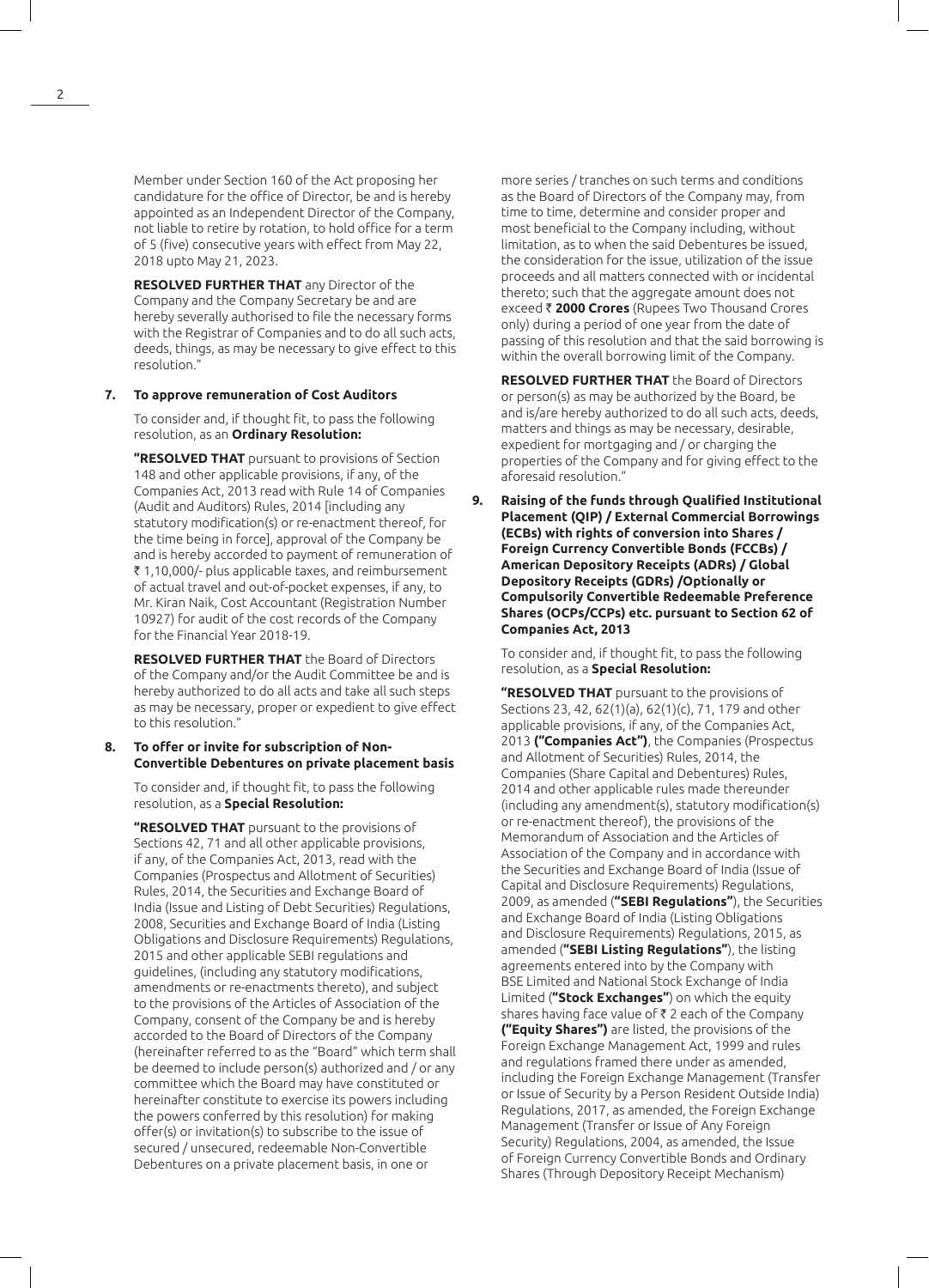Scheme, 1993, as amended, the Depository Receipts Scheme, 2014, as amended, the Securities and Exchange Board of India (Issue and Listing of Debt Securities) Regulations, 2008, as amended, (the **"Debt Listing Regulations"**), the Reserve Bank of India Master Directions on Foreign Investment in India, 2018 and subject to other applicable rules, regulations and guidelines issued by the Ministry of Corporate Affairs (**"MCA"**), Securities and Exchange Board of India (**"SEBI"**), Reserve Bank of India (**"RBI"**), Government of India (**"GoI"**), Stock Exchanges and / or any other competent authorities (herein referred to as **"Applicable Regulatory Authorities"**), from time to time and to the extent applicable, and subject to such approvals, permissions, consents and sanctions as may be necessary or required from the Applicable Regulatory Authorities in this regard and further subject to such terms and conditions or modifications as may be prescribed or imposed by any of them while granting any such approvals, permissions, consents and / or sanctions, approval of the Members of the Company, be and is hereby accorded to create, offer, issue and allot such number of fully paid-up Equity Shares, Global Depository Receipts (**"GDRs"**), American Depository Receipts (**"ADRs"**), Foreign Currency Convertible Bonds (**"FCCBs"**), Preference Shares convertible into equity shares, Fully Convertible Debentures/Partly Convertible Debentures, Non-Convertible Debentures (**"NCDs"**) along with warrants, with a right exercisable by the warrant holder to exchange the said warrants with Equity Shares and/or any other financial instruments convertible into Equity Shares (including warrants, or otherwise) and/or any security convertible into Equity Shares and/or securities linked to Equity Shares and/or securities with or without detachable warrants with right exercisable by the warrant holders to convert or subscribe to Equity Shares (all of which are hereinafter collectively referred to as **"Securities"**) or any combination of Securities, in one or more tranches, whether Rupee denominated or denominated in one or more foreign currencies in the course of international and/ or domestic offerings, in one or more foreign markets and/or domestic market, through public and/or private offerings and/ or rights offering and/ or preferential issue and/ or by way of qualified institutions placement, or any combination thereof, through issue of prospectus and/or preliminary placement document, placement document and/or other permissible/ requisite offer documents to any eligible person, including qualified institutional buyers in accordance with Chapter VIII of the SEBI Regulations, or otherwise, foreign/resident investors (whether institutions, incorporated bodies, mutual funds, individuals or otherwise), venture capital funds (foreign or Indian), alternate investment funds, foreign institutional investors, foreign portfolio investors, qualified foreign investors, Indian and/ or multilateral financial institutions, mutual funds, non-resident Indians, stabilizing agents, pension funds and/or any other categories of investors, whether they be holders of Equity Shares of the Company or not (collectively called the **"Investors"**), as may be decided by the Board in its discretion and

permitted under applicable laws and regulations, for an aggregate consideration of up to ` **2000 Crores** (Rupees Two Thousand Crores only) (inclusive of such premium as may be fixed on such Securities) at such time or times, at such price or prices, at a discount or premium to market price or prices permitted under applicable laws in such manner and on such terms and conditions as may be deemed appropriate by the Board in its absolute discretion including the discretion to determine the categories of Investors to whom the offer, issue and allotment shall be made to the exclusion of other categories of Investors at the time of such creation, offer, issue and allotment considering the prevailing market conditions and other relevant factors and wherever necessary in consultation with book running lead manager(s) and/or underwriter(s) and/or other advisor(s) appointed and/or to be appointed, as the Board in its absolute discretion may deem fit and appropriate.

 **RESOLVED FURTHER THAT** if any issue of Securities is made by way of a Qualified Institutions Placement (**"QIP"**) in terms of Chapter VIII of the SEBI Regulations:

- (a) the allotment of the Securities shall be completed within 12 months from the date of passing of the special resolution by the Members or such other time as may be allowed under the SEBI Regulations from time to time;
- (b) the Securities shall not be eligible to be sold by the allottee for a period of 1 year from the date of allotment, except on a recognized stock exchange, or except as may be permitted from time to time under the SEBI Regulations;
- (c) the total amount raised in such manner through the QIP, together with other QIP(s) made in the same financial year, if any, should not, exceed five times of the net worth of the Company as per the audited balance sheet of the previous financial year;
- (d) the relevant date for the purpose of pricing of the Securities shall be the date of the meeting in which the Board decides to open the QIP and at such price being not less than the price determined in accordance with the pricing formula provided under Chapter VIII of the SEBI Regulations;
- (e) the minimum number of allottees shall not be less than two, where the issue size is less than or equal to  $\bar{\tau}$  250 Crores and five, where the issue size is greater than  $\bar{\tau}$  250 Crores;
- (f) in the event that convertible securities and/or warrants which are convertible into Equity Shares of the Company are issued along with nonconvertible debentures to qualified institutional buyers under Chapter VIII of the SEBI Regulations, the relevant date for the purpose of pricing of such securities, shall be the date of the meeting in which the Board decides to open the issue of such convertible securities and/or warrants simultaneously with NCDs and at such price being not less than the price determined in accordance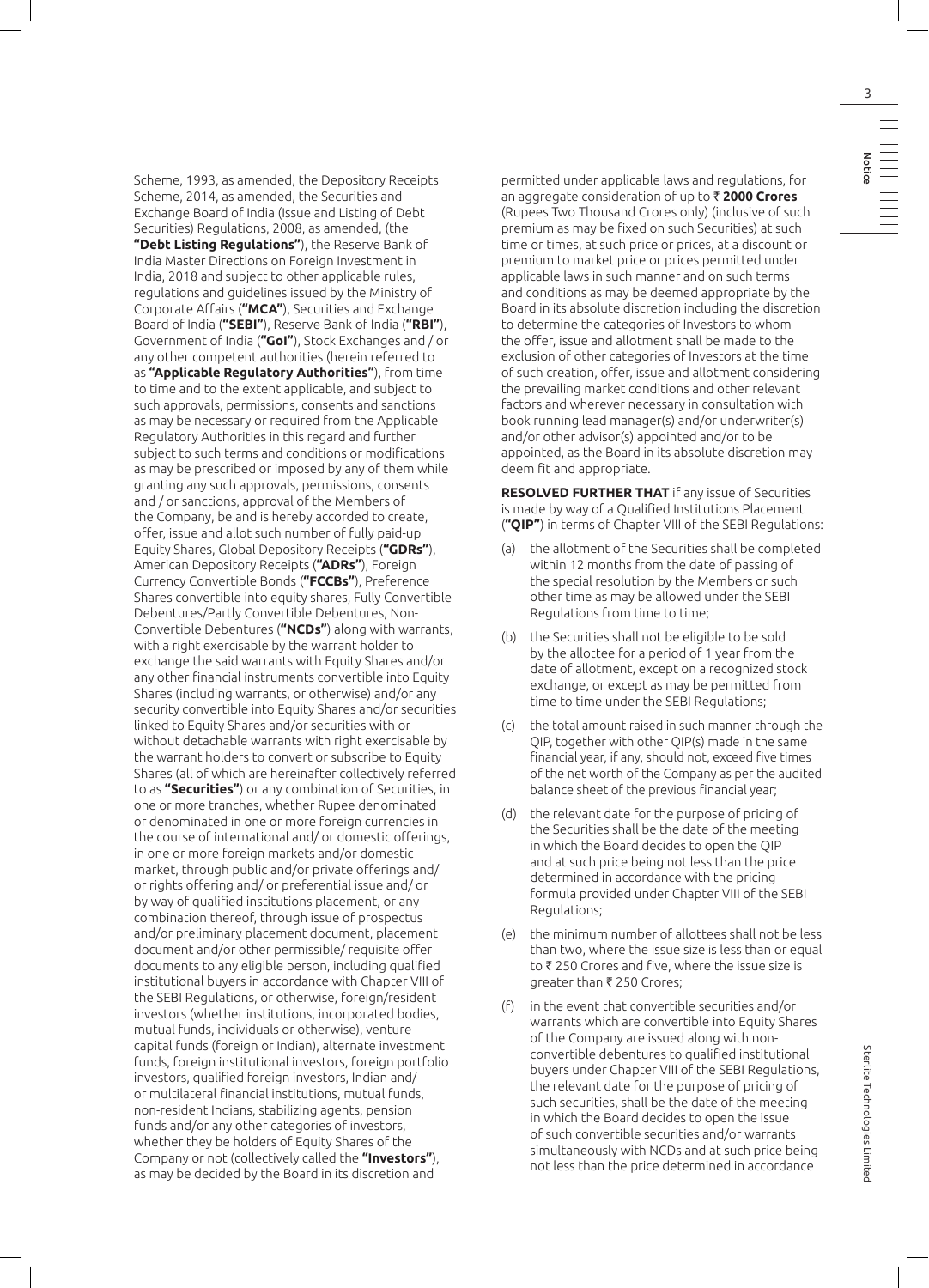with the pricing formula provided under Chapter VIII of the SEBI Regulations; and

(g) the Board may, in accordance with applicable law, also offer a discount of not more than 5% or such percentage as permitted under applicable law on the price calculated in accordance with the pricing formula provided under the SEBI Regulations.

 **RESOLVED FURTHER THAT** if any issue of Securities is made by way of a rights issue to the existing shareholders of the Company as on a record date to be determined, including reservation of Equity Shares in favour of holders of outstanding convertible debt instruments, if any, as on a record date to be determined, in terms of Chapter IV of the SEBI Regulations (**"Rights Issue"**), the same shall be on such other terms and conditions as may be mentioned in the draft letter of offer and letter of offer to be issued by the Company in respect of the Rights Issue, including:

- rights to the existing shareholders to whom the offer is made to renounce, the Equity Shares being offered, in favour of any other person(s);
- (b) the persons to whom the Equity Shares are being issued shall be entitled to apply for additional Equity Shares in the Rights Issue;
- (c) the manner in which allotment of the additional Equity Shares, if any, shall be made in the proportion to be decided by the Board at its discretion;
- (d) the Equity Shares so offered, issued, and allotted shall rank pari passu in all respects with the existing Equity Shares of the Company except for payment of dividend which will be pro-rata from the date of allotment and shall be subject to the provisions of the Memorandum of Association and the Articles of Association of the Company;
- (e) the Board may dispose of the unsubscribed portion in such manner as it may think most beneficial to the Company;
- all monies received out of Rights Issue shall be transferred to a separate bank account maintained by the Company for the purpose of the Rights Issue;
- (g) the Company shall utilize the monies received pursuant to the Rights Issue after the finalization of the basis of allotment, in accordance with the provisions of the SEBI Regulations and other applicable laws;
- (h) details of all monies utilised out of the Rights Issue referred to in (g) hereinabove shall be disclosed under an appropriate separate head in the balance sheet of the Company indicating the purpose for which such monies had been utilized, or in any other manner as may be required under the applicable laws; and
- (i) details of all unutilised monies out of the Rights Issue, if any, shall be disclosed under an appropriate separate head in the balance sheet

of the Company indicating the form in which such unutilised monies have been invested, or in any other manner as may be required under the applicable laws.

 **RESOLVED FURTHER THAT** the issue to the holders of the Securities, which are convertible into or exchangeable with Equity Shares at a later date shall be, inter alia, subject to the following terms and conditions:

- (a) in the event the Company is making a bonus issue by way of capitalization of its profits or reserves prior to the allotment of the Equity Shares, the number of Equity Shares to be allotted shall stand augmented in the same proportion in which the equity share capital increases as a consequence of such bonus issue and the premium, if any, shall stand reduced pro tanto;
- (b) in the event the Company is making a rights offer by issue of Equity Shares prior to the allotment of the Equity Shares, the entitlement to the Equity Shares will stand increased in the same proportion as that of the rights offer and such additional Equity Shares shall be offered to the holders of the Securities at the same price at which the same are offered to the existing shareholders;
- (c) in the event of merger, amalgamation, takeover or any other re-organization or restructuring or any such corporate action, if and as required, the number of Equity Shares, the price and the time period as aforesaid shall be suitably adjusted; and
- (d) in the event of consolidation and/or division of outstanding Equity Shares into smaller number of Equity Shares (including by way of stock split) or re-classification of the Securities into other securities and/or involvement in such other event or circumstances which in the opinion of concerned stock exchange requires such adjustments, necessary adjustments will be made.

 **RESOLVED FURTHER THAT** in pursuance of the aforesaid resolution the Equity Shares that may be issued by the Company (including issuance of the Equity Shares pursuant to conversion of any Securities, as the case may be in accordance with the terms of the offering) shall rank pari passu with the existing Equity Shares of the Company in all respects.

 **RESOLVED FURTHER THAT** in the event the Securities are proposed to be issued as ADRs or GDRs, the relevant date for the purpose of pricing the Securities shall be the date of the meeting in which the Board decides to open the issue of such Securities in accordance with the Depository Receipt Scheme, 2014 and other applicable pricing provisions issued by the Ministry of Finance.

 **RESOLVED FURTHER THAT** in the event the Securities are proposed to be issued as FCCBs, the relevant date for the purpose of pricing the Securities shall be the date of the meeting in which the Board decides to open the issue of such Securities in accordance with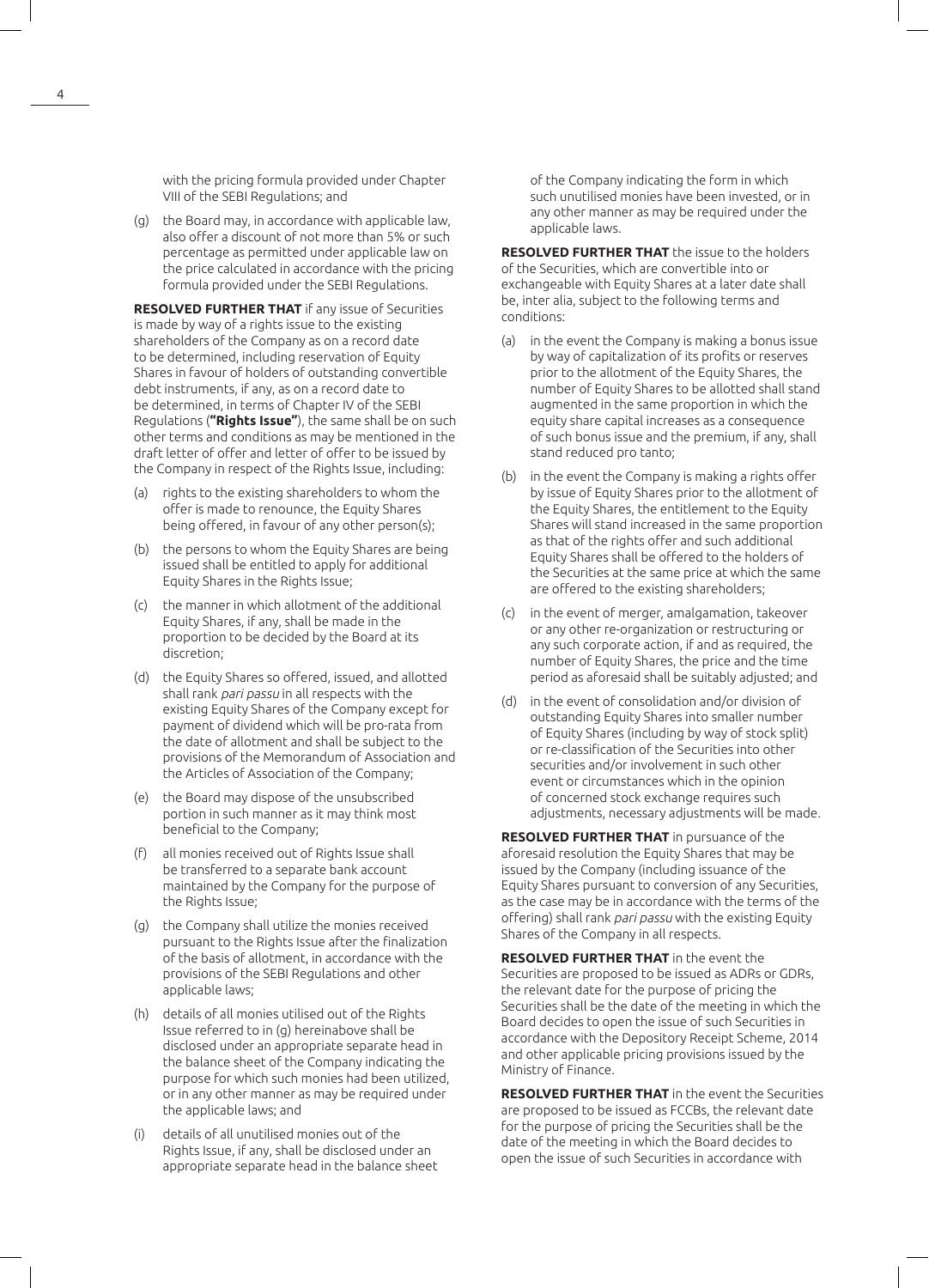the Issue of Foreign Currency Convertible Bonds and Ordinary Shares (through the Depository Receipt Mechanism) Scheme, 1993 and other applicable pricing provisions issued by the Ministry of Finance.

 **RESOLVED FURTHER THAT** in pursuance of the aforesaid resolutions:

- (a) the Securities to be so created, offered, issued and allotted shall be subject to the provisions of the Memorandum and Articles of Association of the Company; and
- (b) the Securities to be created, offered, issued and allotted in terms of this Resolution, shall rank pari passu in all respects with the existing Securities of the Company.

 **RESOLVED FURTHER THAT** for the purpose of giving effect to any creation, offer, issue or allotment of Securities, the Board be and is hereby authorised on behalf of the Company to seek listing of any or all of such Securities, on Stock Exchanges.

 **RESOLVED FURTHER THAT** the Board of Directors or person(s) as may be authorized by the Board, be and is/are hereby authorized to do all such acts, deeds, matters and things as it may be considered necessary, desirable or expedient including to resolve and settle any questions and difficulties that may arise in connection with the proposed creation, offer, issue and allotment of the Securities.

 **RESOLVED FURTHER THAT** the Board be and is hereby authorized to delegate all or any of the powers herein conferred, to a committee of the Board or any such persons as it may deem fit in its absolute discretion, with the power to take such steps and to do all such acts, deeds, matters and things as they may deem fit and proper for the purposes of the issue(s) and settle any questions or difficulties that may arise in regard to the issue(s).

> By order of the Board of Directors of **Sterlite Technologies Limited**

Date: May 22, 2018 **Amit Deshpande**

Place: Pune Company Secretary

#### **Notes:**

- 1. An Explanatory Statement pursuant to Section 102 (1) of the Companies Act, 2013, relating to the Special Businesses to be transacted at the meeting is annexed hereto.
- 2. A MEMBER ENTITLED TO ATTEND AND VOTE AT THE GENERAL MEETING, IS ENTITLED TO APPOINT A PROXY TO ATTEND AND VOTE IN THE MEETING, INSTEAD OF HIMSELF/HERSELF AND THE PROXY NEED NOT BE A MEMBER OF THE COMPANY.
- 3. Proxies, in order to be effective, must be duly filled, stamped, signed and deposited at the Registered Office of the Company not later than 48 hours before the commencement of the meeting. A form of Proxy and Attendance Slip is enclosed.

A person can act as a proxy on behalf of members not exceeding 50 (fifty) and holding in aggregate not more than 10 % of the total share capital of the Company carrying voting rights. A member holding more than 10% of the total share capital of the Company carrying voting rights may appoint a single person as proxy and such person shall not act as a proxy for any other person or shareholder.

- 4. Corporate Members intending to send their authorized representative to attend the Meeting are requested to send a certified copy of the Board Resolution authorizing their representative to attend and vote on their behalf at the Meeting.
- 5. The Register of Directors and Key Managerial Personnel and their shareholding and Register of Contracts or Arrangements in which Directors are interested, will be available for inspection by the members at the Meeting.
- 6. As required under Securities and Exchange Board of India (Listing Obligations and Disclosure Requirements) Regulations, 2015 ("the Listing Regulations"), and Secretarial Standard 2 on General Meetings, details in respect of directors seeking re-appointment at the AGM, are separately annexed hereto.
- 7. The Register of Members and Share Transfer Books will remain closed from Saturday, June 23, 2018 to Tuesday, June 26, 2018 (both days inclusive) for determining the names of members eligible for dividend on Equity Shares, if declared at the Meeting.
- 8. If Dividend on Equity Shares as recommended by the Board of Directors for the financial year ended March 31, 2018 is approved at the AGM, payment of such dividend will be made within a period of 30 days from the date of declaration as under –
	- a) To all Beneficial Owners in respect of shares held in dematerialized form as per the data as may be made available by the National Securities Depository Limited and the Central Depository Services (India) Limited as of the close of business hours on Friday, June 22, 2018.
	- b) To all Members in respect of shares held in physical form after giving effect to valid transfers in respect of transfer requests lodged with the Company on or before the close of business hours on Friday, June 22, 2018.
- 9. All correspondence relating to transfer and transmission of shares, sub-division of shares, issue of duplicate share certificates, change of address, dematerialization of shares, payment of dividend etc. will be attended to and processed at the office of Registrar & Share Transfer Agent viz. Karvy Computershare Private Limited, Hyderabad ('Karvy'). For contact details of the Registrar and Share Transfer Agent please refer to Corporate Governance Report in the Annual Report.
- 10. Members holding shares in dematerialized form are requested to intimate all changes pertaining to their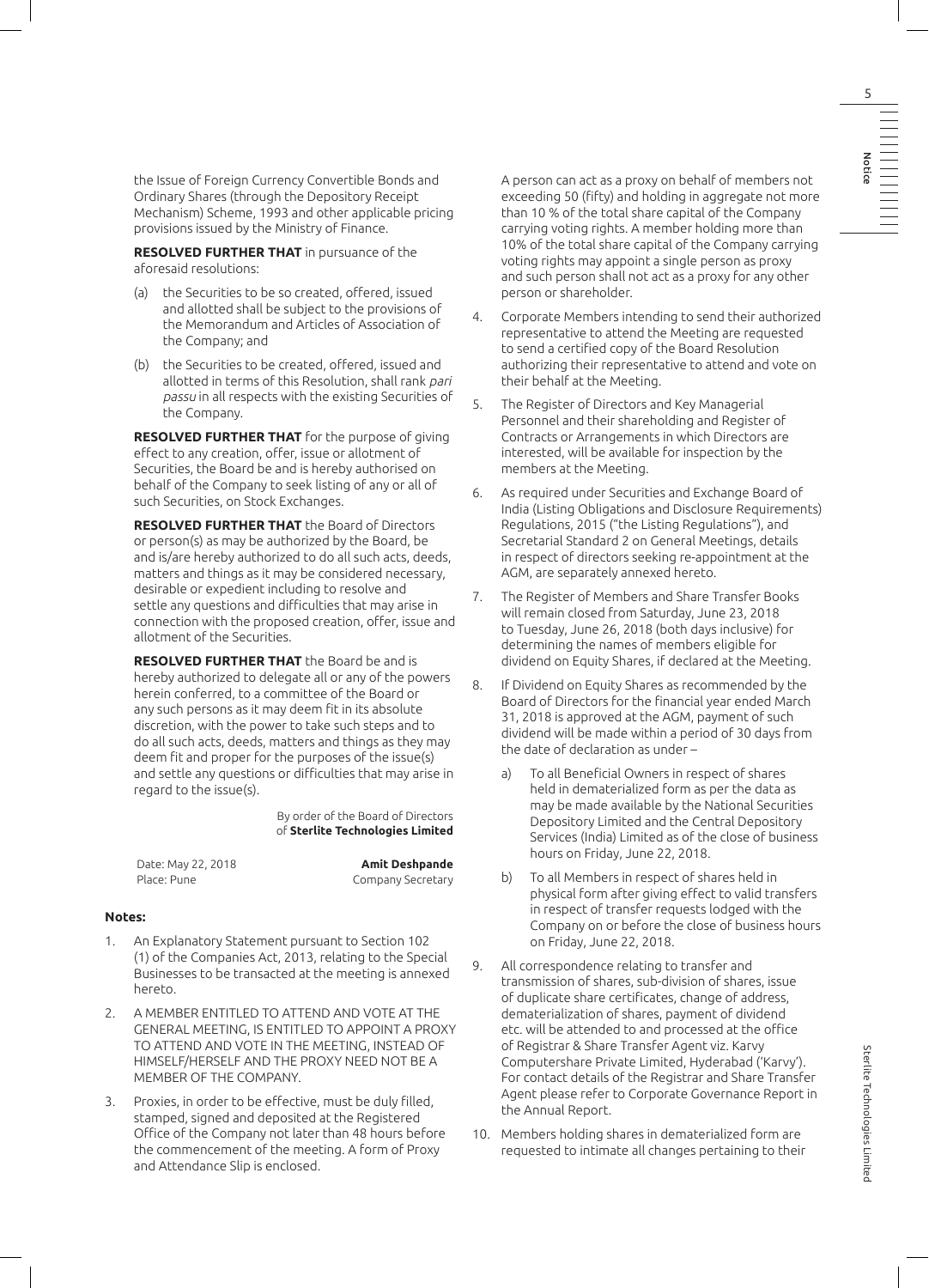bank details, NECS, ECS mandates, power of attorney, change of address/name/email address(es), etc. to their Depository Participant only and not to the Company's Registrar and Share Transfer Agent. Changes intimated to the Depository Participant will automatically get reflected in the Company's records which will help the Company and its Registrar and Share Transfer Agent to provide efficient and better service to the Members. Members holding shares in physical form are requested to advice such changes to Karvy.

- 11. Members holding shares in physical form are requested to consider converting their holding to dematerialized form to eliminate all risks associated with physical shares and for ease in portfolio management. Members can contact Karvy, or directly approach any Depository Participant for assistance in this regard.
- 12. Members who hold shares in physical form in multiple folios, in identical names or joint holding in the same order of names are requested to send the share certificates to Karvy, for consolidation into a single folio.
- 13. The members who are interested in availing nomination facility may obtain the necessary application from Karvy.
- 14. The Securities and Exchange Board of India (SEBI) has mandated the submission of Permanent Account Number (PAN) by every participant in securities market. SEBI has also emphasized the need to make payment of dividend through e-payment and made it mandatory to print Bank Account details on Dividend Warrant. In view of the same, Members holding shares in electronic form are requested to submit their PAN and Bank Account details to their Depository Participants with whom they are maintaining their demat accounts. Members holding shares in physical form can submit their PAN to Karvy.
- 15. Non-Resident Indian Members are requested to inform Karvy, immediately of:
	- (a) Change in their residential status on return to India for permanent settlement.
	- (b) Particulars of their bank account maintained in India with complete name, branch, account type, account number and address of the bank with pin code number, if not furnished earlier.
- 16. Queries, if any, on the Annual Report should be sent to the Company in the name of Company Secretary or Chief Financial Officer at its Corporate Office at Ground Floor, Godrej Millenium, 9 Koregaon Road, Pune 411001, Maharashtra, India in such a way that the Company will receive the same at least 7 (seven) days before the AGM.
- 17. All documents referred to in the above Notice and Explanatory Statement are open for inspection at the Registered Office of the Company between 2.00 p.m. and 5.00 p.m. on all working days (except Saturdays, Sundays and Holidays) up to the date of announcement of the voting results.

18. Members are requested to note that dividends not encashed or remaining unclaimed for a period of 7 years from the date of transfer to the Company's Unpaid Dividend Account shall be transferred to Investor Education and Protection Fund ("IEPF") of the Central Government, established under Section 125 of the Companies Act, 2013. Further, pursuant to the provisions of Section 124 of the Act and IEPF Rules, all the shares on which dividend has not been paid or claimed for seven consecutive years or more shall be transferred to IEPF Authority.

Hence, members who have not so far encashed their dividend warrants for the years from 2010-11 to 2016- 17 may approach Karvy, for payment thereof, to avoid transfer as per the dates mentioned below:

| Dividend for the year | Due Date for Transfer to IEPF |
|-----------------------|-------------------------------|
| $2010 - 11$           | October 25, 2018              |
| $2011 - 12$           | October 17, 2019              |
| $2012 - 13$           | September 11, 2020            |
| $2013 - 14$           | September 24, 2021            |
| $2014 - 15$           | September 9, 2022             |
| $2015 - 16$           | October 6, 2023               |
| $2016 - 17$ (Interim) | December 9, 2023              |
| 2016-17               | August 10, 2024               |
| 2017-18               | August 2, 2025                |

Members whose shares have been transferred to IEPF may claim the shares by making an application in Form IEPF-5. Detailed procedure and the required documentation for claiming the shares/dividend refund can be accessed at https://iepf.gov.in/IEPFA/refund. html.

- 19. To support the 'Green Initiative', the Members who have not registered their e-mail addresses are requested to register the same with their Depository Participants or with Karvy to enable us to send them communications via email.
- 20. The businesses set out in the Notice will be transacted through remote e-voting and ballot paper at the venue of the meeting and the Company is providing facility for the same. The complete details of the instructions for remote e- voting and voting at the venue of the AGM are annexed to this Notice.
- 21. Members attending the AGM are requested to bring their copies of Annual Report along with the duly filled attendance slip.
- 22. A route map to the venue of the AGM has been provided at the end of this Notice.

By order of the Board of Directors of **Sterlite Technologies Limited**

Place: Pune **Company Secretary** 

Date: May 22, 2018 **Amit Deshpande**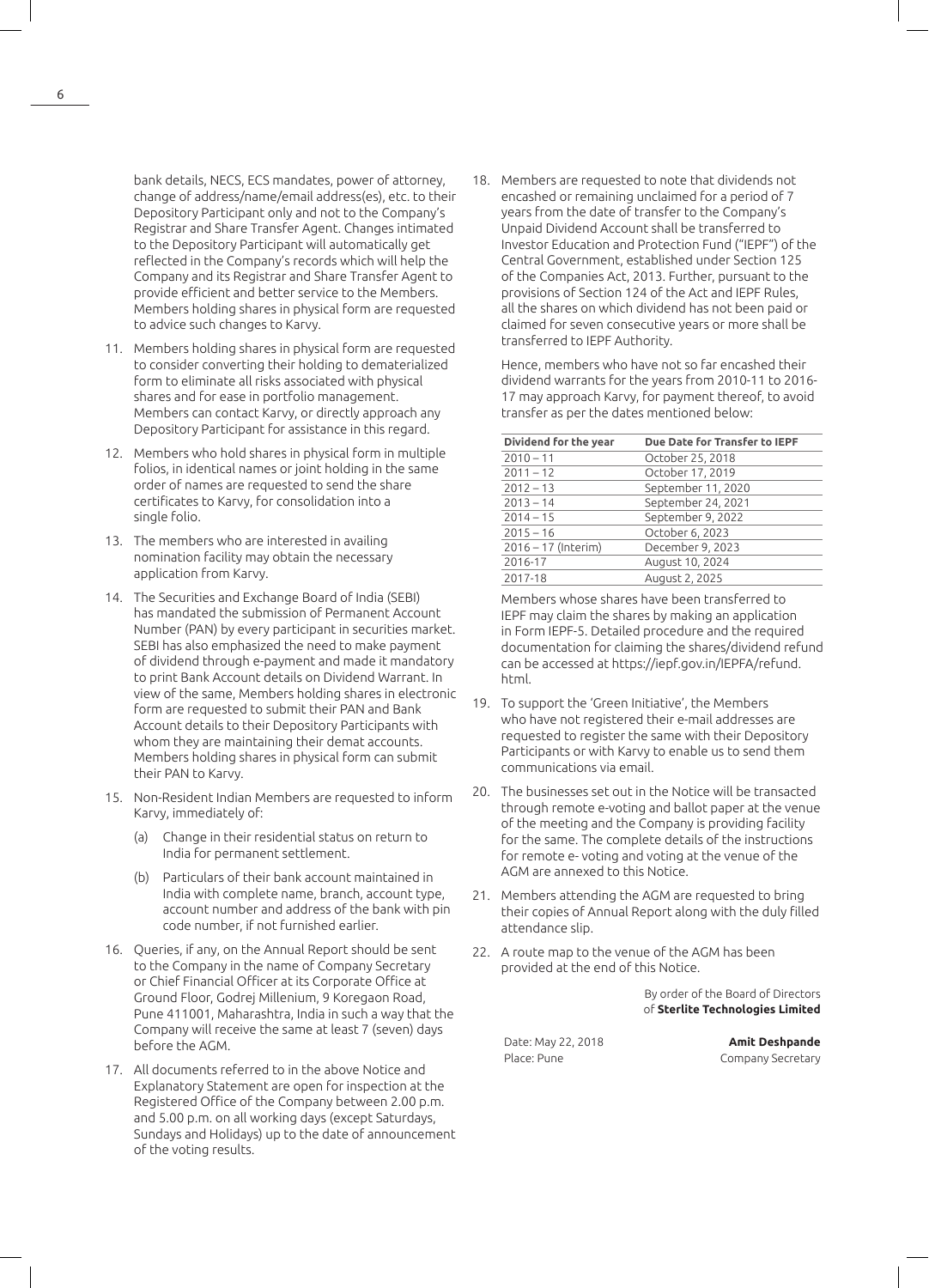### **Details of Directors Seeking Appointment/Re-appointment at the AGM**

Pursuant to Regulation 36(3) of SEBI (Listing Obligations and Disclosure Requirements) Regulations, 2015 and Secretarial Standard-2 on General Meetings

#### (Particulars as on April 1, 2018)

| Name of the Director Dr. Anand Agarwal                                                                                                                                                                                                                                                          | Mr. Sandip Das                                                                                                                                                                                                                                                                                                                                                     | <b>Ms. Kumud Srinivasan</b>                                                                                                                                                                                                                                                                                                                                                                                                                     |
|-------------------------------------------------------------------------------------------------------------------------------------------------------------------------------------------------------------------------------------------------------------------------------------------------|--------------------------------------------------------------------------------------------------------------------------------------------------------------------------------------------------------------------------------------------------------------------------------------------------------------------------------------------------------------------|-------------------------------------------------------------------------------------------------------------------------------------------------------------------------------------------------------------------------------------------------------------------------------------------------------------------------------------------------------------------------------------------------------------------------------------------------|
| 00057364                                                                                                                                                                                                                                                                                        | 00116303                                                                                                                                                                                                                                                                                                                                                           | 06487248                                                                                                                                                                                                                                                                                                                                                                                                                                        |
| August 7, 1967                                                                                                                                                                                                                                                                                  | January 11, 1958                                                                                                                                                                                                                                                                                                                                                   | February 7, 1960                                                                                                                                                                                                                                                                                                                                                                                                                                |
| July 30, 2003                                                                                                                                                                                                                                                                                   | October 16, 2017                                                                                                                                                                                                                                                                                                                                                   | May 22, 2018                                                                                                                                                                                                                                                                                                                                                                                                                                    |
| Dr. Anand Agarwal has been<br>the CEO of Sterlite Tech since<br>2003. He is a BTech from IIT<br>Kanpur and an MS and Ph.D. in<br>materials engineering from the<br>Rensselaer Polytechnic Institute,<br>USA.                                                                                    | Mr. Sandip Das is one of Asia's most<br>respected telecommunications<br>professional and has been CEO<br>of Reliance Jio. Sandip holds a BE<br>degree from NIT, Rourkela and an<br>MBA degree from FMS, University<br>of Delhi. He is also an alumnus<br>of the prestigious Advanced<br>Management Programme (AMP<br>188) from Harvard Business School,<br>Boston. | Ms. Kumud Srinivasan is Vice President<br>and Director of Non-Volatile Memory Fab<br>Manufacturing and Automation Systems<br>at Intel Corporation. She has spent 30<br>years at Intel in US, leading multiple<br>global functions, prominent ones being<br>R&D for technology manufacturing,<br>industrial automation and Internet of<br>Things for manufacturing facilities. From<br>2012 to 2016, she served as President for<br>Intel India. |
| <b>NA</b>                                                                                                                                                                                                                                                                                       | Mr. Sandip Das is an esteemed<br>industry veteran and will help<br>provide strategic guidance and<br>direction on the Company's growth<br>roadmap and focus capabilities<br>in the highly evolving digital<br>communications industry.                                                                                                                             | Ms. Kumud Srinivasan is a very strong<br>technology leader with valuable<br>experience in the US, China and India.<br>Her experience in key industry domains<br>including Internet of Things, R&D,<br>manufacturing and semi-conductors will<br>be invaluable to the Company and its<br>customers globally.                                                                                                                                     |
| To be re-appointed as director<br>liable to retire by rotation                                                                                                                                                                                                                                  | To be appointed as Independent<br>director not liable to retire by<br>rotation                                                                                                                                                                                                                                                                                     | To be appointed as Independent director<br>not liable to retire by rotation                                                                                                                                                                                                                                                                                                                                                                     |
| 1. Twin Star Technologies<br>Limited<br>2. Twin Star Display<br>Technologies Limited<br>3. Sterlite Power Transmission<br>Limited<br>4. Sterlite Technologies Europe<br>Ventures Limited, Cyprus<br>5. Sterlite Global Ventures<br>(Mauritius) Limited, Mauritius<br>6. AvanStrate Inc. - Japan | Nil                                                                                                                                                                                                                                                                                                                                                                | Nil                                                                                                                                                                                                                                                                                                                                                                                                                                             |
| Nil                                                                                                                                                                                                                                                                                             | Nil                                                                                                                                                                                                                                                                                                                                                                | Nil                                                                                                                                                                                                                                                                                                                                                                                                                                             |
| 8,92,900                                                                                                                                                                                                                                                                                        | 3,420                                                                                                                                                                                                                                                                                                                                                              | Nil                                                                                                                                                                                                                                                                                                                                                                                                                                             |
| None                                                                                                                                                                                                                                                                                            | None                                                                                                                                                                                                                                                                                                                                                               | None                                                                                                                                                                                                                                                                                                                                                                                                                                            |
| $\overline{4}$                                                                                                                                                                                                                                                                                  | 2                                                                                                                                                                                                                                                                                                                                                                  | Not Applicable                                                                                                                                                                                                                                                                                                                                                                                                                                  |
|                                                                                                                                                                                                                                                                                                 |                                                                                                                                                                                                                                                                                                                                                                    |                                                                                                                                                                                                                                                                                                                                                                                                                                                 |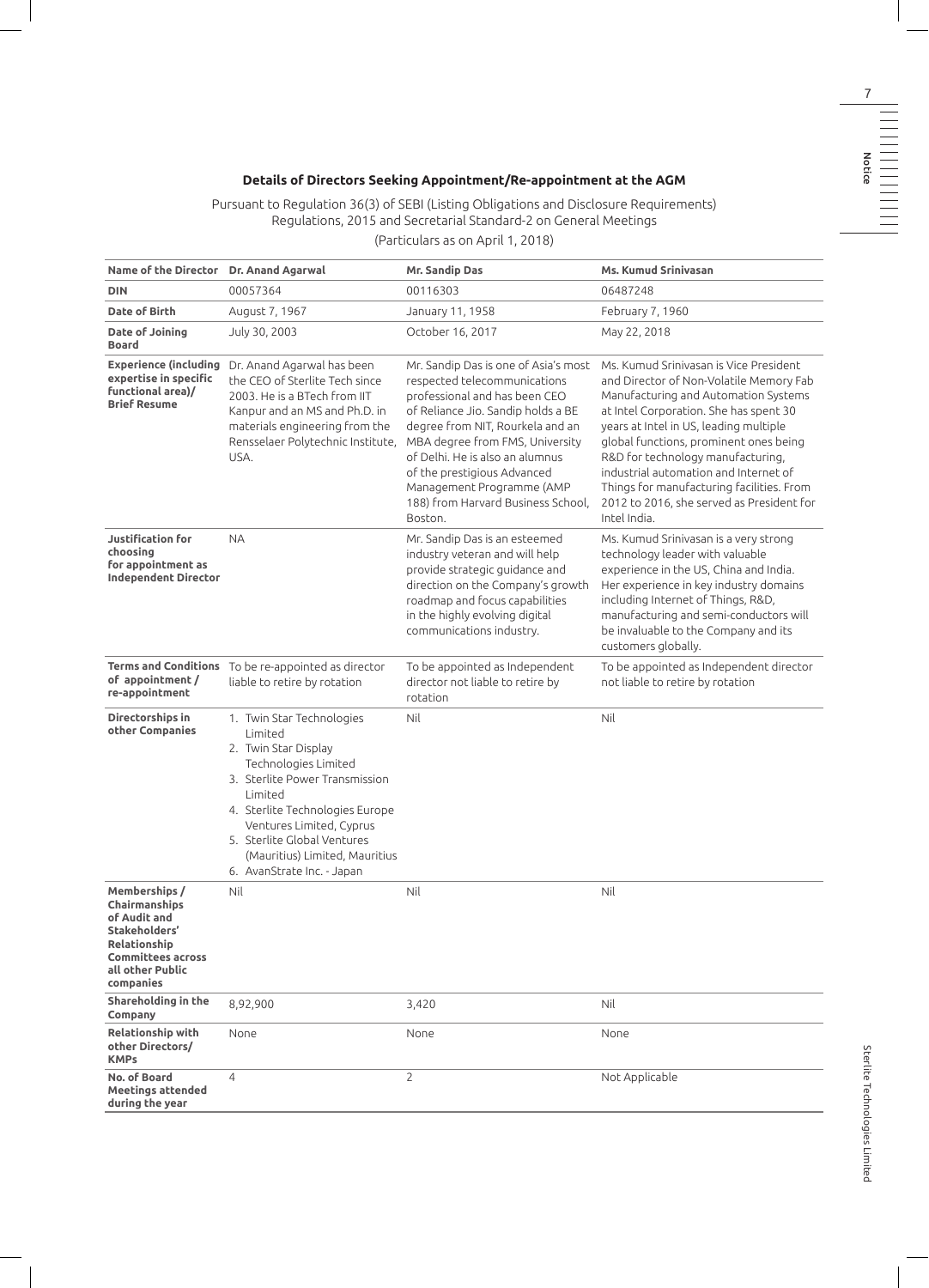#### **Explanatory Statement**

[Pursuant to Section 102 of the Companies Act, 2013 ('the Act')]

#### **Item 5**

The Board of Directors had appointed Mr. Sandip Das as an Additional (Independent) Director of the Company effective October 16, 2017 pursuant to Section 161 of the Act. Mr. Sandip Das holds office upto the date of ensuing AGM of the Company.

The Company has received a notice in writing from a member proposing candidature of Mr. Sandip Das for the office of Independent Director, to be appointed as such under Section 149 of the Act. The Company has received a declaration from Mr. Sandip Das to the effect that he meets the criteria of independence as provided in the Act and SEBI (Listing Obligations and Disclosure Requirements) Regulations, 2015 ("the Listing Regulations").

Accordingly, it is proposed to appoint Mr. Sandip Das as Non-Executive Independent Director for a term of 5 (five) consecutive years with effect from October 16, 2017 upto October 15, 2022 pursuant to Section 149, and other applicable provisions of the Act and the Rules made thereunder. He will not be liable to retire by rotation.

A brief profile of Mr. Sandip Das is given as a part of the Annual Report.

Copy of the draft letter for his appointment setting out the terms and conditions, is available for inspection by members at the Registered Office of the Company and also displayed on the website of the Company, www.sterlitetech.com.

In the opinion of the Board, Mr. Sandip Das fulfills the conditions specified in the Act and the Rules thereunder and the Listing Regulations and is independent of the Management.

The Board recommends the appointment of Mr. Sandip Das as an Independent Director as set out in Item No. 5 for the approval of the shareholders.

Except for Mr. Sandip Das, being an appointee, none of the Directors and Key Managerial Personnel of the Company and their relatives are concerned or interested, financially or otherwise, in the proposed Resolution.

#### **Item 6**

The Board of Directors had appointed Ms. Kumud Srinivasan as an Additional (Independent) Director of the Company vide circular resolution, effective May 22, 2018 pursuant to Section 161 of the Act. Ms. Kumud Srinivasan holds office upto the date of ensuing AGM of the Company.

The Company has received a notice in writing from a member proposing candidature of Ms. Kumud Srinivasan for the office of Independent Director, to be appointed as such under Section 149 of the Act. The Company has received a declaration from Ms. Kumud Srinivasan to the effect that she meets the criteria of independence as provided in the Act and the Listing Regulations.

Accordingly, it is proposed to appoint Ms. Kumud Srinivasan as Non-Executive Independent Director for a term of 5 (five) consecutive years with effect from May 22, 2018 upto May 21, 2023 pursuant to Section 149, and other applicable

provisions of the Act and the Rules made thereunder. She will not be liable to retire by rotation.

She graduated in Economics from Calcutta University and followed this up with an MLS, School of Information Studies, Syracuse University before pursuing a doctoral programme at the School of Information Studies in University of California, Berkeley.

Copy of the draft letter for her appointment setting out the terms and conditions, is available for inspection by members at the Registered Office of the Company and also displayed on the website of the Company, www.sterlitetech.com.

In the opinion of the Board, Ms. Kumud Srinivasan fulfills the conditions specified in the Act and the Rules thereunder and the Listing Regulations and is independent of the Management.

The Board recommends the appointment Ms. Kumud Srinivasan as an Independent Director as set out in Item No. 6 for the approval of the shareholders.

Except for Ms. Kumud Srinivasan, being an appointee, none of the Directors and Key Managerial Personnel of the Company and their relatives are concerned or interested, financially or otherwise, in the proposed Resolution.

#### **Item 7**

Upon the recommendation of the Audit Committee, the Board of Directors has approved appointment of Mr. Kiran Naik, Cost Accountant as Cost Auditor to conduct of the audit of cost records of the Company for the Financial Year 2017-18, at a remuneration of  $\bar{\tau}$  1,10,000 plus taxes as applicable and reimbursement of actual travel and out of pocket expenses.

In terms of Section 148 of the Act read with Rule 14 of Companies (Audit and Auditors) Rules 2014, as amended from time to time, remuneration payable to the Cost Auditor is required to be approved by the shareholders. Accordingly, approval of the members is sought for the resolution at Item No. 7 of the Notice.

None of the Directors or Key Managerial Personnel of the Company or their relatives have any concern or interest, financially or otherwise, in the proposed resolution.

#### **Item 8**

The Non-Convertible Debentures ('NCDs') issued on private placement basis is a source of borrowings raised by the Company. The Shareholders have passed an ordinary resolution under Section 180(1)(c) of the Companies Act, 2013, on August 19, 2014, approving the borrowing limit of ₹ 3,000 Crores beyond the paid-up capital and free reserves of the Company.

Under Rule 14 of the Companies (Prospectus and Allotment of Securities) Rules, 2014 ('Rules'), a company making a private placement of its securities is required to obtain the approval of the Members by way of a Special Resolution for each offer or invitation. However, in case the offer or invitation is for NCDs, such Special Resolution would be valid for a year. It is therefore proposed to obtain approval of the Members under Sections 42, 71 and other applicable provisions, if any, of the Act, read together with the Rules framed thereunder, to enable the Company to make private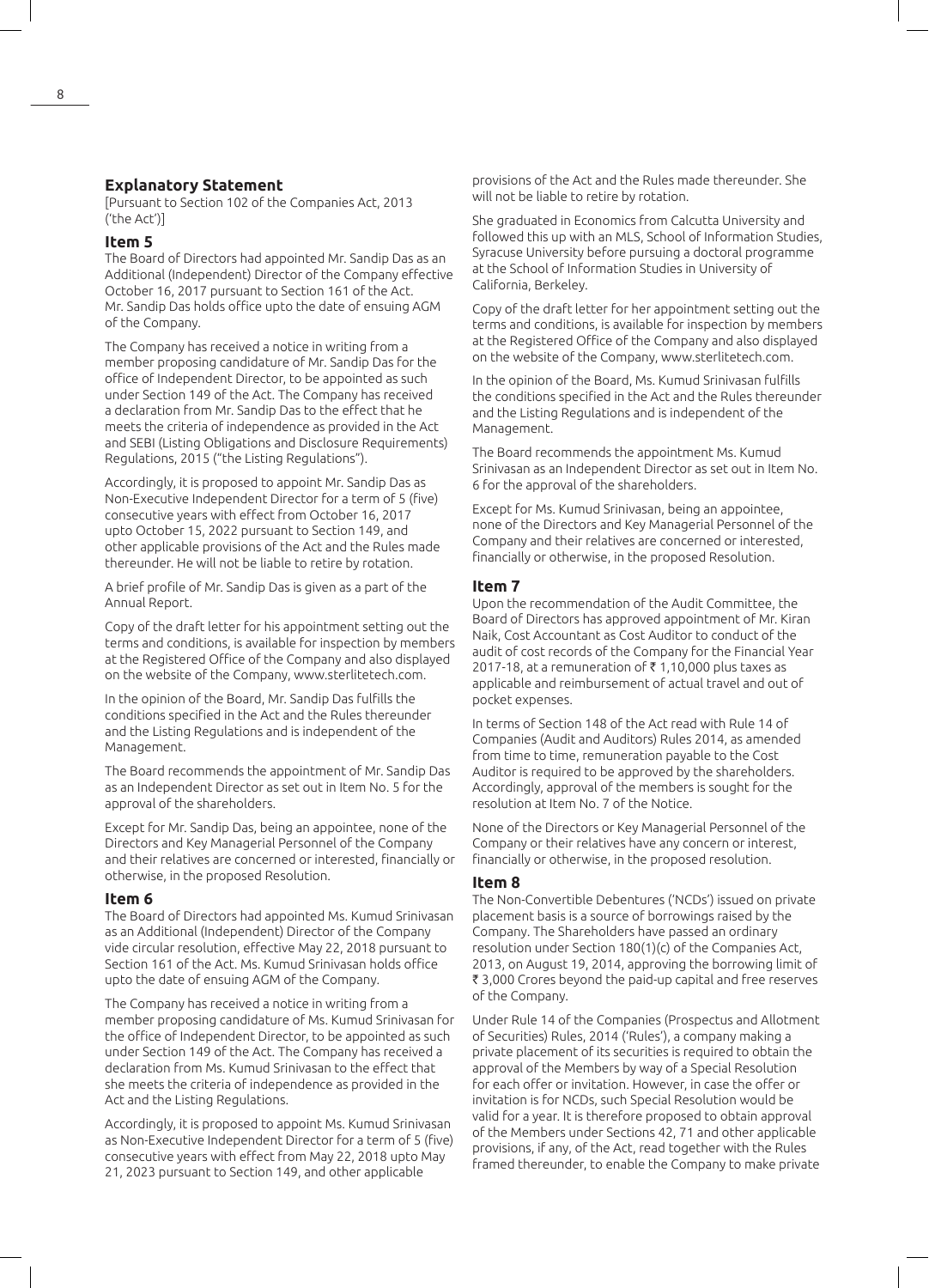placement of its NCDs, in one or more tranches within such limits as set out in the Resolution.

In view of the aforesaid provisions, you are requested to grant your consent to the enabling Special Resolution as set out at Agenda Item No. 8 of the accompanying Notice.

The Directors or Key Managerial Personnel of the Company or their relatives do not have any concern or interest, financial or otherwise, in passing of the said Special Resolution.

#### **Item 9**

In view of the future outlook of the Company, its growth targets and prospects, the Company requires additional funding. While it is expected that the internal generation of funds would partially finance the need for capital and debt raising would be another source of funds, it is thought prudent for the Company to have enabling approvals to raise a part of the funding requirements for the said purposes through the issue of appropriate securities as mentioned below.

In order to enable the Company to access the capital market through a public issue or on a private placement basis, the approval of the Members is hereby sought for the proposal to create, offer, issue and allot equity shares of the Company of face value of ` 2/- each (**"Equity Shares"**) or any other securities convertible into Equity Shares (all of which are hereinafter collectively referred to as **"Securities"**) or any combination of Securities, to any categories of investors, whether they be holders of Equity Shares of the Company or not (collectively called the **"Investors"**), as may be decided by the Board in its discretion and permitted under applicable laws and regulations, for an aggregate consideration of up to  $\bar{\tau}$  2000 Crores (Rupees Two Thousand Crores only) or equivalent thereof, in one or more foreign currency(ies).

As the issue may result in the issue of Equity Shares of the Company to investor(s) who may or may not be members of the Company, consent of the members is being sought pursuant to Section 62(1)(c) and other applicable provisions, if any, of the Companies Act, 2013 ("Act"), the Securities and Exchange Board of India (Issue of Capital and Disclosure Requirements) Regulations, 2009 (**"SEBI ICDR Regulations"**), the Securities and Exchange Board of India (Listing Obligations and Disclosure Requirements) Regulations, 2015 (**"SEBI Listing Regulations"**) and any other law for the time being in force and being applicable.

The Company may also opt for issue of securities through a Qualified Institutions Placement (**"QIP"**). As per Chapter VIII of the SEBI ICDR Regulations, an issue of securities on QIP basis shall be made at a price not less than the average of the weekly high and low of the closing prices of the equity shares of the same class quoted on the stock exchange during the two weeks preceding the "relevant date." In case of a QIP, the special resolution has a validity period of 12 months within which allotments under the authority of said resolution should be completed.

As the pricing of the offer cannot be decided except at a later stage, it is not possible to state the price of shares to be issued. However, the same would be in accordance with the provisions of the SEBI ICDR Regulations, the Act,

or any other guidelines/ regulations / consents, as may be applicable.

In case of issuance of ADRs or GDRs, the relevant date for the purpose of pricing the Securities shall be the date of the meeting in which the Board decides to open the issue of such Securities in accordance with the Depository Receipt Scheme, 2014 and other applicable pricing provisions issued by the Ministry of Finance.

The Resolution at Item No. 9 is an enabling resolution conferring authority on the Board to do all acts and deeds, which may be required to issue/offer Securities of appropriate nature at appropriate time, including the size, structure, price and timing of the issue(s) /offer(s) at the appropriate time(s). The detailed terms and conditions for the domestic/international offering will be determined in consultation with the Lead Managers, Merchant Bankers, Global Business Coordinators, Guarantors, Consultants, Advisors, Underwriters and/or such other intermediaries as may be appointed for the issue/offer. Wherever necessary and applicable, the pricing of the issue/offer will be finalized in accordance with applicable guidelines in force. As and when the Board does take a decision on matters on which it has the discretion, necessary disclosures will be made to the relevant stock exchanges on which the equity shares are listed under the provisions of the SEBI Listing Regulations.

The proceeds of the proposed issue of Equity Shares shall be utilized for any of the aforementioned purposes to the extent permitted by law.

The Promoter will not subscribe to the issue, if made under Chapter VIII of SEBI ICDR Regulations.

The Stock Exchanges for the same purpose are BSE Limited and National Stock Exchange of India Limited. The issue / allotment / conversion would be subject to the receipt by the Company of regulatory approvals, if any. The conversion of Securities held by foreign investors, into Equity Shares would be subject to the applicable foreign investment cap.

None of the Directors or Key Managerial Personnel of the Company and/ or their relatives are concerned or interested, financially or otherwise, in the proposed resolution except to the extent of his/her holding of Equity Shares and to the extent of his/her subscribing to Equity Shares if and when issued as also to the extent of subscription by a financial institution/ company/body corporate in which the KMPs, Director or his/her relative may be directly or indirectly interested.

The Directors accordingly recommend this special resolution at Item No. 9 of the accompanying Notice for the approval of the Members of the Company.

> By order of the Board of Directors of **Sterlite Technologies Limited**

Date: May 22, 2018 **Amit Deshpande** Place: Pune Company Secretary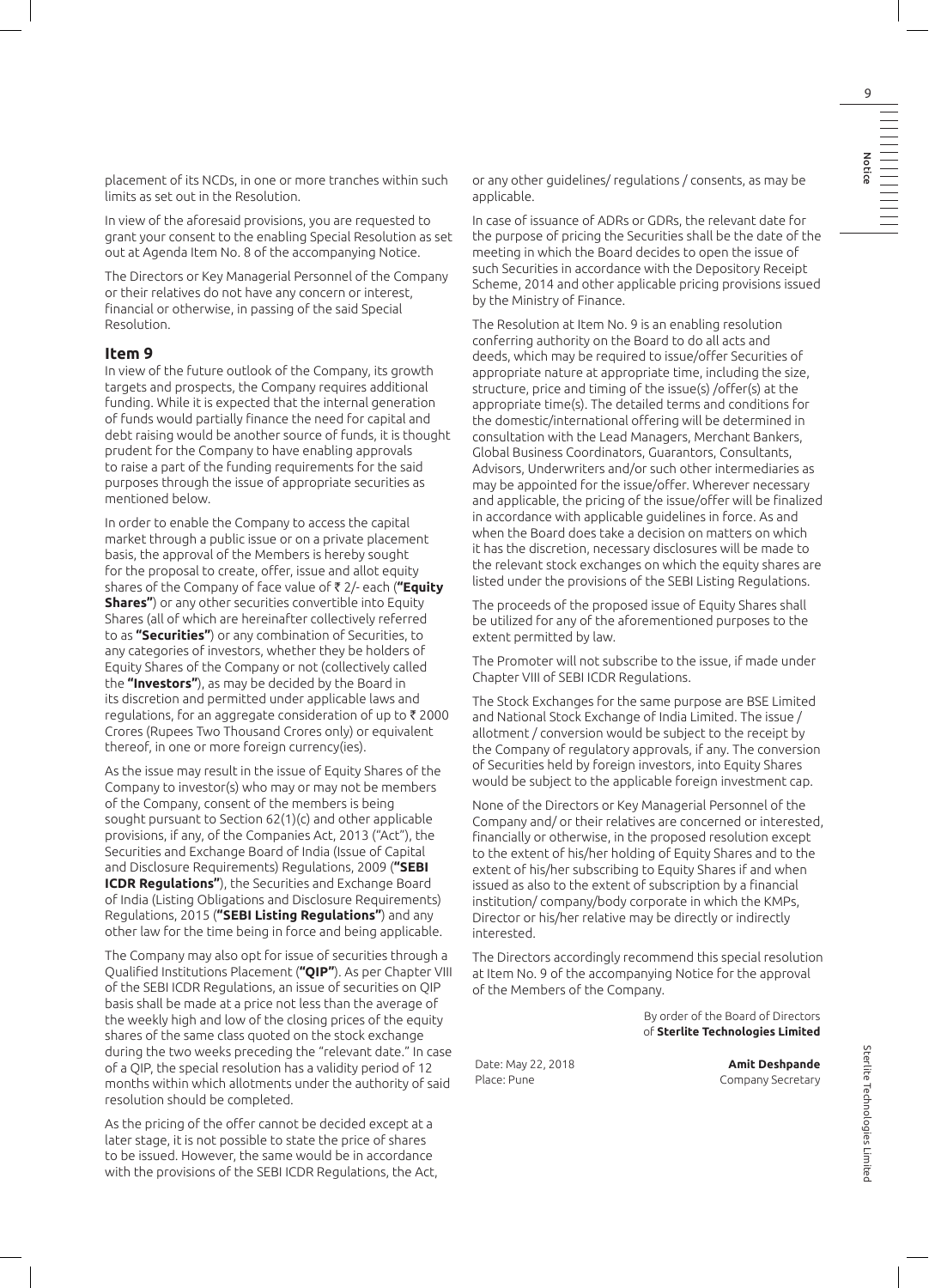#### **General Instructions for E-Voting**

- Pursuant to Section 108 of the Companies Act, 2013, read with Rule 20 of the Companies (Management & Administration) Rules, 2014, as substituted vide Companies (Management & Administration) Amendment Rules, 2015 and Regulation 44 of the Listing Regulations, the Company is pleased to offer the option of exercising their votes electronically through electronic voting system ('e-voting') to all the members of the Company. The Business mentioned in this Notice may be transacted through e-voting. The members may cast their votes using an electronic voting system from a place other than the venue of the Meeting ('remote e-voting'). For this purpose, the Company has engaged the services of Karvy Computershare Private Limited ('Karvy') as the Authorised Agency (Service provider) to provide e-voting facilities. The manner of carrying out e-voting are provided herein below.
- ii. The facility for voting, through ballot paper, will also be made available at the AGM and the members attending the AGM who have not already cast their votes by remote e-voting shall be able to exercise their right at the AGM.
- iii. The members who have cast their vote by remote e-voting may also attend the Meeting but shall not be entitled to cast their vote again.
- iv. The voting rights of the Members shall be in proportion to the paid-up value of their shares in the equity capital of the Company as on the cut-off date being Tuesday, June 19, 2018. A person, whose name is recorded in the register of members or in the register of beneficial owners maintained by the depositories as on the cut-off date, i.e. June 19, 2018 only shall be entitled to avail the facility of remote e-voting /voting at the meeting through Ballot Papers.
- v. A person who is not a member as on the cut-off date should treat this notice for information purpose only.
- vi. The Board of Directors has appointed Mr. B Narasimhan, Proprietor BN & Associates, Practicing Company Secretary (Membership No. FCS 1303 and Certificate of Practice No. 10440), as a Scrutinizer to scrutinize the process of remote e-voting and voting at the venue of the meeting in a fair and transparent manner.
- vii. The Scrutinizer shall immediately after the conclusion of voting at the AGM, count the votes cast at the AGM and thereafter unblock the votes cast through remote e-voting in the presence of at least two (2) witnesses not in the employment of the Company. The Scrutinizer shall submit a consolidated Scrutinizer's Report of the total votes cast in favour of or against, if any, not later than two (2) days after the conclusion of the AGM to the Chairman of the Company. The Chairman, or any other person authorised by the Chairman, shall declare the result of the voting forthwith.

viii. The resolutions will be deemed to be passed on the AGM date subject to receipt of the requisite numbers of votes in favour of the Resolutions.

Please read the instructions given below before exercising the vote. The Notice of the Annual General Meeting and this Communication are also available on the website of the Company at www.sterlitetech. com and that of the Service provider "Karvy" at www. evoting.karvy.com.

The instructions for the Shareholders for remote e-voting are as under:

- 1. The remote e-Voting will be kept open from Saturday, June 23, 2018 from 10.00 a.m. (IST) till Monday, June 25, 2018 up to 5.00 p.m. (IST). The e-voting module shall be disabled for voting thereafter.
- 2. Launch internet browser by typing the URL: https:// evoting.karvy.com
- 3. Enter the login credentials (i.e. User ID and password mentioned above). Your Folio No. /DP ID- Client ID will be your User ID. However, if you are already registered with Karvy for e-voting, you can use your existing User ID and password for casting your vote.

| $User-ID$ | For Members holding shares in<br>Demat Form:-<br>a) For NSDL: 8 Character DP ID<br>followed by 8 Digits Client ID<br>b) For CDSL :- 16 digits<br>beneficiary ID<br>For Members holding shares in<br><b>Physical Form:-</b><br>Event no. followed by Folio<br>Number registered with the<br>company |
|-----------|----------------------------------------------------------------------------------------------------------------------------------------------------------------------------------------------------------------------------------------------------------------------------------------------------|
| Password  | Your Unique password is printed<br>in this communication/ or sent via<br>email along with the Notice sent<br>in electronic form.                                                                                                                                                                   |
| Captcha   | Enter the Verification code i.e.<br>please enter the alphabets and<br>numbers in the exact way as<br>they are displayed for security<br>reasons.                                                                                                                                                   |

- 4. Please contact our toll free No. 1-800-34-54-001 for any further clarifications.
- 5. After entering these details appropriately, click on "LOGIN".
- 6. You will now reach password change menu wherein you are required to mandatorily change your password. The new password shall comprise minimum 8 characters with at least one upper case (A-Z), one lower case (a-z), one numeric (0-9) and a special character (@,#,\$,etc.). The system will prompt you to change your password and update your contact details like mobile number, E-mail ID, etc. on first login. You may also enter a secret question and answer of your choice to retrieve your password in case you forget it. **It is**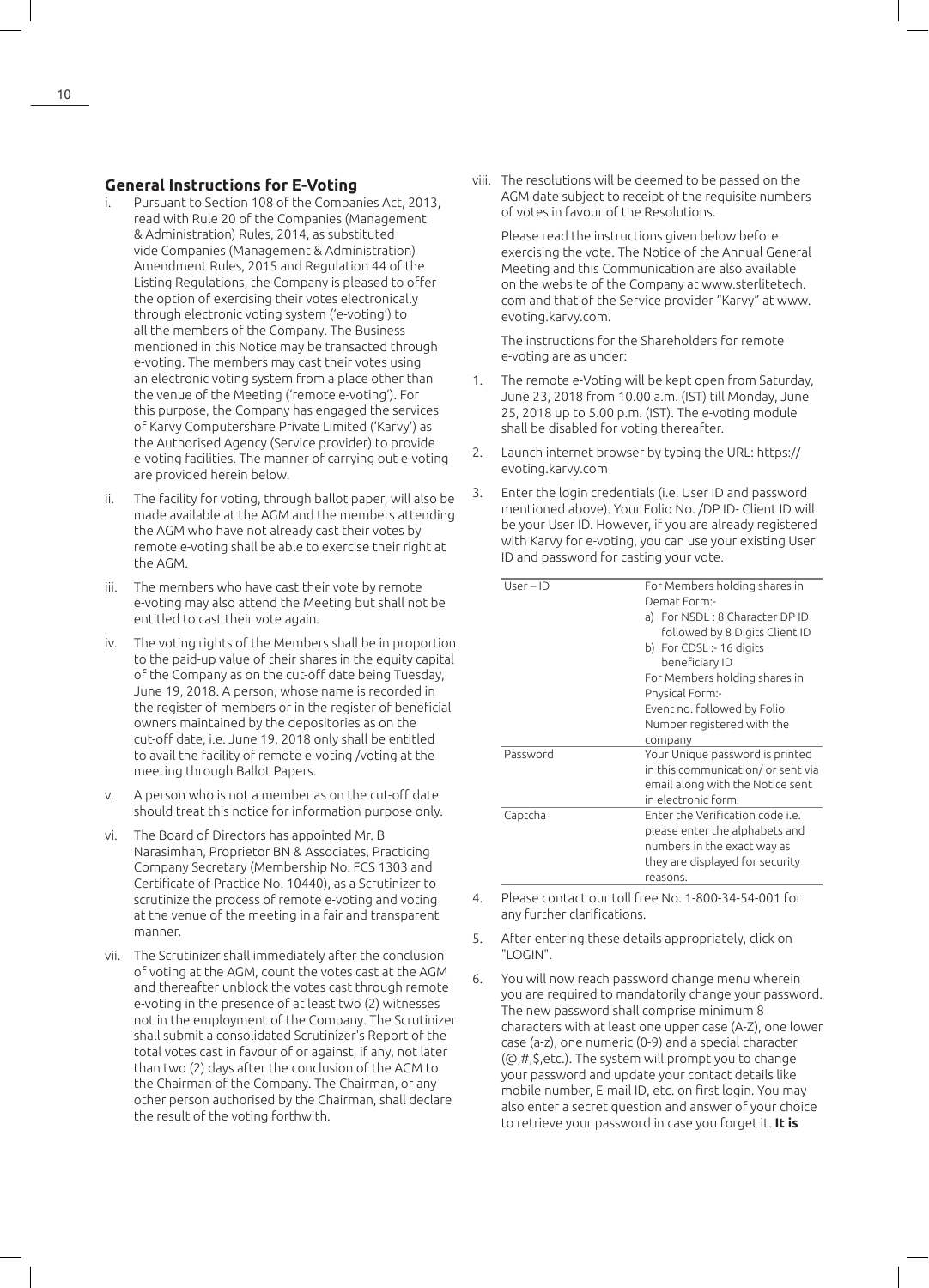**strongly recommended that you do not share your password with any other person and that you take utmost care to keep your password confidential.**

- 7. You need to login again with the new credentials.
- 8. On successful login, the system will prompt you to select the E-Voting Event Number for Sterlite Technologies Limited.
- 9. On the voting page enter the number of shares (which represents the number of votes) as on the cut-off date under "FOR/AGAINST" or alternatively, you may partially enter any number of shares held, "FOR" and partially "AGAINST" but the total number of shares mentioned both "FOR/AGAINST" taken together should not exceed your total shareholding as on the cut-off date, as mentioned above. You may also choose the option "ABSTAIN" and the shares held will not be counted under either head.
- 10. Members holding multiple folios / demat accounts shall choose the voting process separately for each of the folios / demat accounts.
- 11. Voting has to be done for each item of the Notice separately. In case you do not desire to cast your vote on any specific item it will be treated as abstained.
- 12. You may then cast your vote by selecting an appropriate option and click on "Submit".
- 13. A confirmation box will be displayed. Click "OK" to confirm else "CANCEL" to modify. Once you confirm, you will not be allowed to modify your vote. During the voting period, Members can login any number of times till they have voted on the Resolution(s).
- 14. Corporate / Institutional Members (i.e. other than Individuals, HUF, NRI, etc.) are also required to send scanned certified true copy (PDF Format) of the Board Resolution / Authority Letter, etc., together with attested specimen signature(s) of the duly authorized representative(s), to the Scrutinizer at e-mail ID: **AGM. sterlite.tech@karvy.com** They may also upload the same in the e-voting module in their login. The scanned image of the above mentioned documents should be in the naming format "Corporate Name\_EVENT NO."
- 15. In case a person has become a member of the Company after dispatch of the AGM Notice but on or before the cut-off date i.e. Tuesday, June 19, 2018 may write to Karvy on the email id einward.ris@karvy. com or to Mr. Rajeev Kumar contact no 040-67161524 at Karvy Computershare Private Limited (Unit Sterlite Technologies Limited), Karvy Selenium, Tower B, Plot 31-32, Gachibowli, Financial District, Nanakramguda, Hyderabad -500 032, requesting for the User ID and Password. After receipt of the same, please follow all the steps as from 1 to 7 as mentioned above to cast the vote.
- 16. Once the vote on a resolution is cast by a Member, the Member shall not be allowed to change it subsequently. Further, the Members who have cast their votes electronically shall not be allowed to vote again at the AGM.
- 17. In case of Members receiving physical copy of the AGM Notice by Courier [for Members whose email IDs are not registered with the Company/Depository Participant(s)]:
	- (i) User ID and initial password is provided in cover slip.
	- (ii) Please follow all steps from Sr. No. (1) to (7) as mentioned above, to cast your vote.
- 18. The Members who are entitled to vote but have not exercised their right to vote through remote e-voting may vote at the AGM through Ballot Papers.
- 19. In case of any query pertaining to e-voting, please visit Help & FAQ's section available at Karvy's website https://evoting.karvy.com or contact Mr. Rajeev Kumar, Contact No. 040-67161524 at Karvy Computershare Private Limited, Karvy Selenium, Tower B, Plot 31- 32, Gachibowli, Financial District, Nanakramguda, Hyderabad – 500 032.
- 20. The Results declared along with the Scrutinizer's Report(s) will be available on the website of the Company (www.sterlitetech.com) and on Karvy's website (https://evoting.karvy.com) after communication of the same to BSE Limited and the National Stock Exchange of India Limited.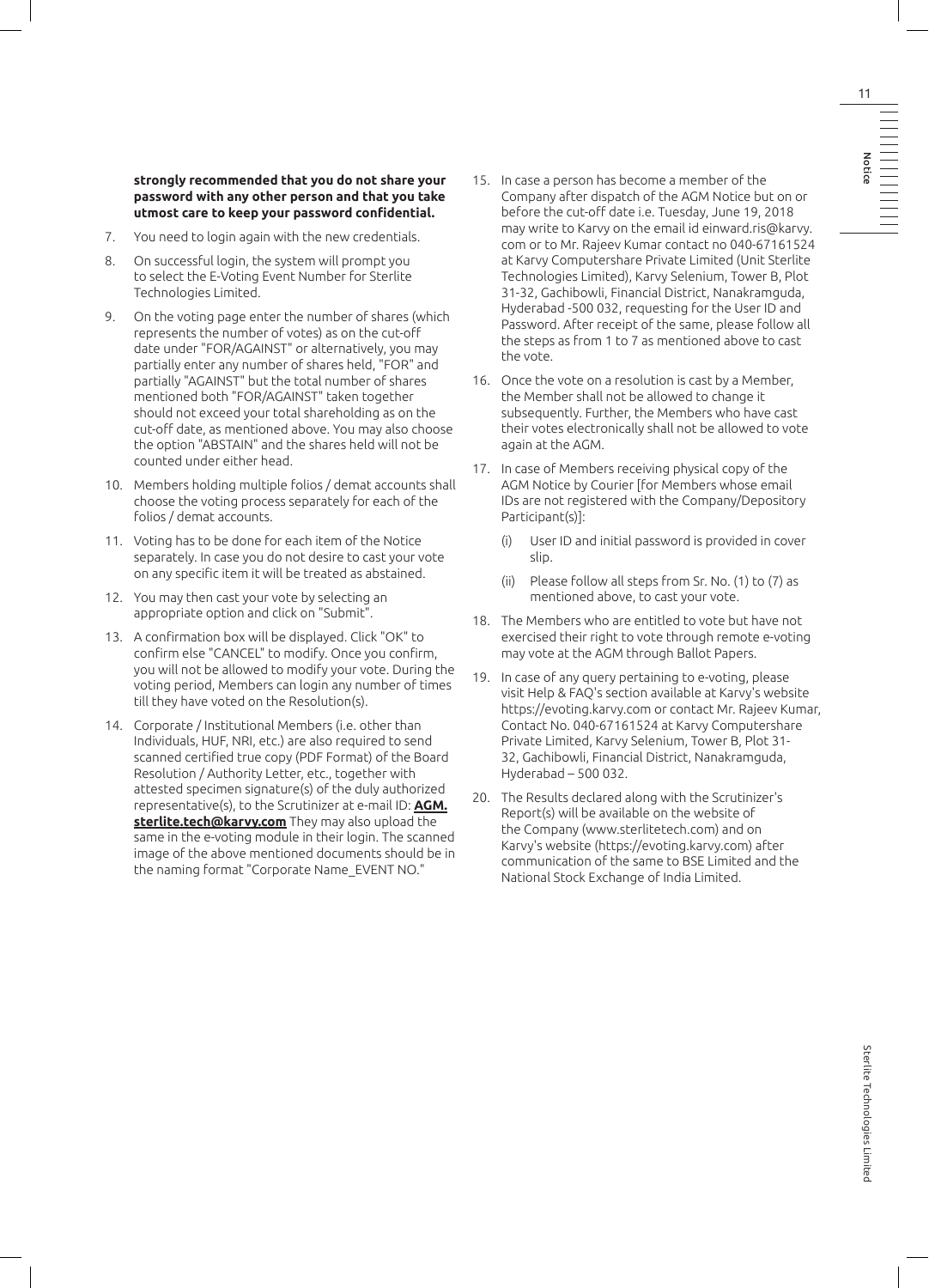

CIN - L31300MH2000PLC269261 Regd. Office: E 1, MIDC Industrial Area, Waluj, Aurangabad, Maharashtra- 431 136, India Email - secretarial@sterlite.com; Website – www.sterlitetech.com; Phone: +91 20 30514000; Fax: +91 20 30514113





## **Venue : Sterlite Technologies Limited**

E1, MIDC Industrial Area, Waluj Aurangabad – 431 136 Maharashtra, India Phone no. 0240-2558400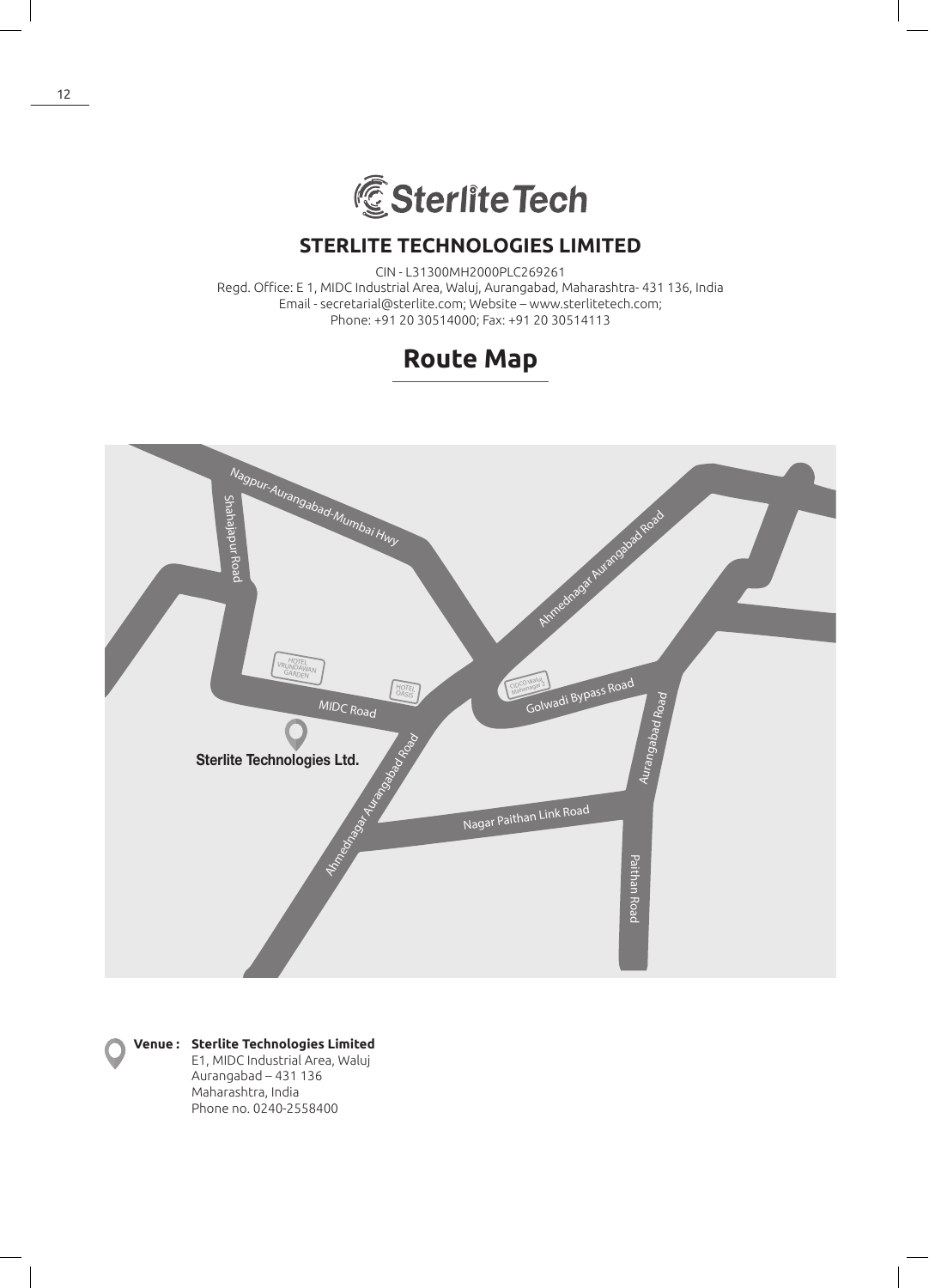

CIN - L31300MH2000PLC269261

Regd. Office: E 1, MIDC Industrial Area, Waluj, Aurangabad, Maharashtra- 431 136, India Email - secretarial@sterlite.com; Website – www.sterlitetech.com; Phone: +91 20 30514000; Fax: +91 20 30514113

# **Attendance Slip**

## **Annual General Meeting - June 26, 2018**

Registered Folio No./ DP ID No. / Client ID No. Number of shares held

I certify that I am a Member / Proxy for the member of the Company.

I hereby record my presence at the ANNUAL GENERAL MEETING of the Company at the Registered Office of the Company at E 1, MIDC Industrial Area, Waluj, Aurangabad, Maharashtra- 431 136, India, on Tuesday, June 26, 2018, at 11.00 a.m. IST.

(in BLOCK letters)

Name of the Member / Proxy Signature of the Member / Proxy

**Note - PLEASE COMPLETE THIS ATTENDANCE SLIP AND HAND IT OVER AT THE ENTRANCE OF THE MEETING HALL**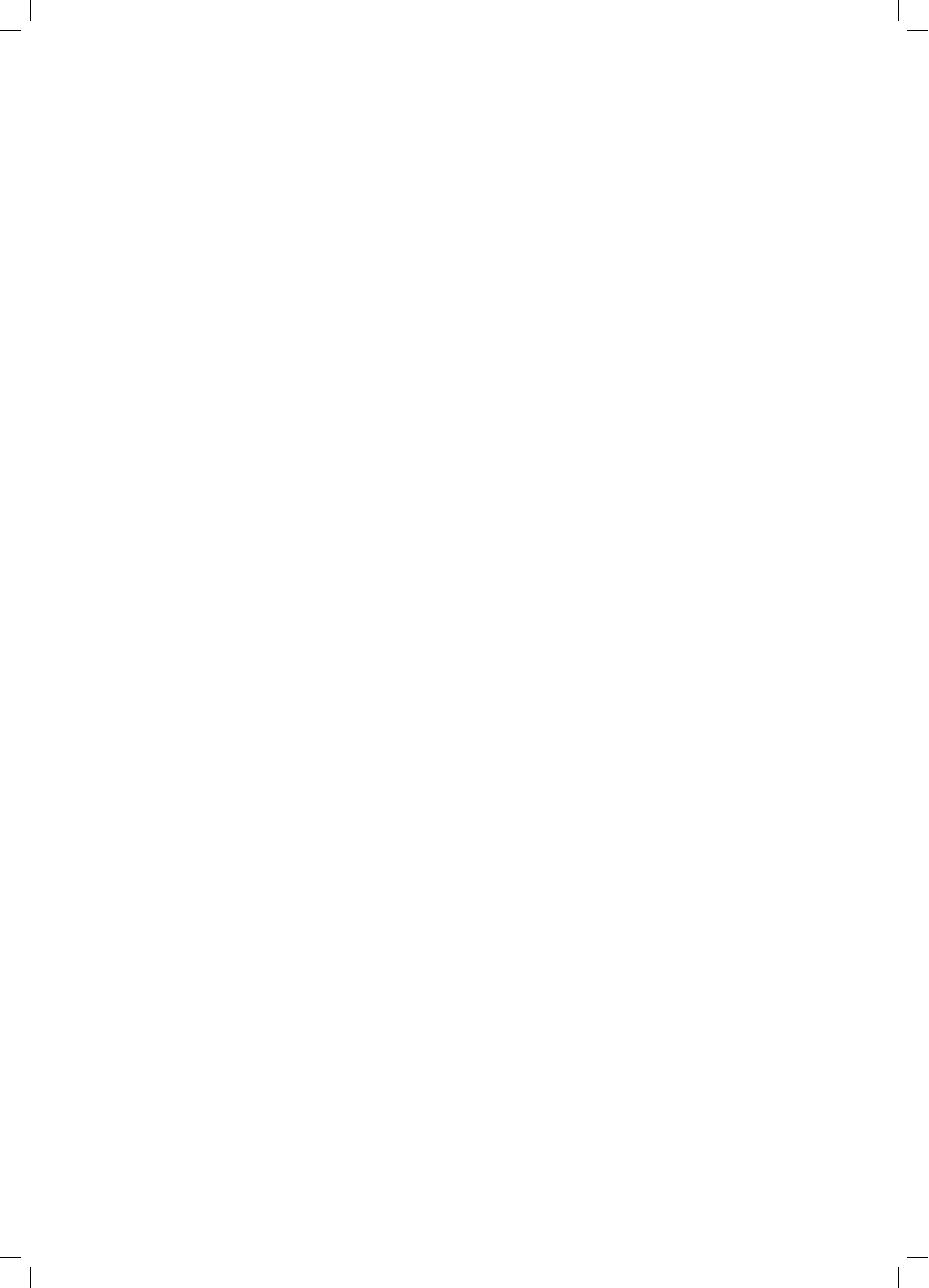

CIN - L31300MH2000PLC269261 Regd. Office: E 1, MIDC Industrial Area, Waluj, Aurangabad, Maharashtra- 431 136, India Email - secretarial@sterlite.com; Website – www.sterlitetech.com; Phone: +91 20 30514000; Fax: +91 20 30514113

# **Proxy Form**

|                | *I/We, being the member(s) of shares of the above named Company hereby appoint:                                                                                                                                                                                                                                                                                                                                                                            |     |         |
|----------------|------------------------------------------------------------------------------------------------------------------------------------------------------------------------------------------------------------------------------------------------------------------------------------------------------------------------------------------------------------------------------------------------------------------------------------------------------------|-----|---------|
|                |                                                                                                                                                                                                                                                                                                                                                                                                                                                            |     |         |
|                |                                                                                                                                                                                                                                                                                                                                                                                                                                                            |     |         |
|                |                                                                                                                                                                                                                                                                                                                                                                                                                                                            |     |         |
|                |                                                                                                                                                                                                                                                                                                                                                                                                                                                            |     |         |
|                |                                                                                                                                                                                                                                                                                                                                                                                                                                                            |     |         |
|                |                                                                                                                                                                                                                                                                                                                                                                                                                                                            |     |         |
|                |                                                                                                                                                                                                                                                                                                                                                                                                                                                            |     |         |
|                |                                                                                                                                                                                                                                                                                                                                                                                                                                                            |     |         |
|                |                                                                                                                                                                                                                                                                                                                                                                                                                                                            |     |         |
|                |                                                                                                                                                                                                                                                                                                                                                                                                                                                            |     |         |
|                |                                                                                                                                                                                                                                                                                                                                                                                                                                                            |     |         |
|                |                                                                                                                                                                                                                                                                                                                                                                                                                                                            |     |         |
|                |                                                                                                                                                                                                                                                                                                                                                                                                                                                            |     |         |
|                | as my / our proxy to attend and vote (on a poll) for me / us and on my / our behalf at the Annual General Meeting of the Company, to be<br>held on Tuesday, June 26, 2018 at 11.00 a.m. IST at the Registered Office of the Company at E 1, MIDC Industrial Area, Waluj, Aurangabad,<br>Maharashtra - 431 136, India and at any adjournment thereof in respect of such resolutions set out in the Notice convening the meeting, as<br>are indicated below: |     |         |
| Resolution     | Resolutions                                                                                                                                                                                                                                                                                                                                                                                                                                                | For | Against |
| Number<br>1    | a) To receive, consider and adopt the audited standalone financial statements of the Company for the financial year ended<br>March 31, 2018 and the reports of the Board of Directors and the Auditors thereon.<br>b) To receive, consider and adopt the audited consolidated financial statements of the Company for the financial year ended<br>March 31, 2018 and the Report of the Auditors thereon.                                                   |     |         |
| 2              | Declaration of Dividend for the financial year ended March 31, 2018                                                                                                                                                                                                                                                                                                                                                                                        |     |         |
| 3              | Appoint a director in place of Dr. Anand Agarwal, who retires by rotation and being eligible, offers himself for re-appointment                                                                                                                                                                                                                                                                                                                            |     |         |
| $\overline{4}$ | To ratify the appointment of Statutory Auditors and to fix their remuneration                                                                                                                                                                                                                                                                                                                                                                              |     |         |
| 5              | To appoint Mr. Sandip Das as an Independent Director                                                                                                                                                                                                                                                                                                                                                                                                       |     |         |
| 6              | To appoint Ms. Kumud Srinivasan as an Independent Director                                                                                                                                                                                                                                                                                                                                                                                                 |     |         |
| $\overline{7}$ | Approve the remuneration of the Cost Auditors                                                                                                                                                                                                                                                                                                                                                                                                              |     |         |
| 8              | To offer or invite for subscription of Non-Convertible Debentures on private placement basis                                                                                                                                                                                                                                                                                                                                                               |     |         |
| 9              | Raising of the funds through Qualified Institutional Placement (QIP)/ External Commercial Borrowings (ECBs) with rights<br>of conversion into Shares/ Foreign Currency Convertible Bonds (FCCBs)/ American Depository Receipts (ADRs)/ Global<br>Depository Receipts (GDRs) /Optionally or Compulsorily Convertible Redeemable Preference Shares (OCPs/CCPs) etc.<br>pursuant to Section 62 of Companies Act, 2013.                                        |     |         |

Signature of Shareholder Signature of Proxy Holder (s)